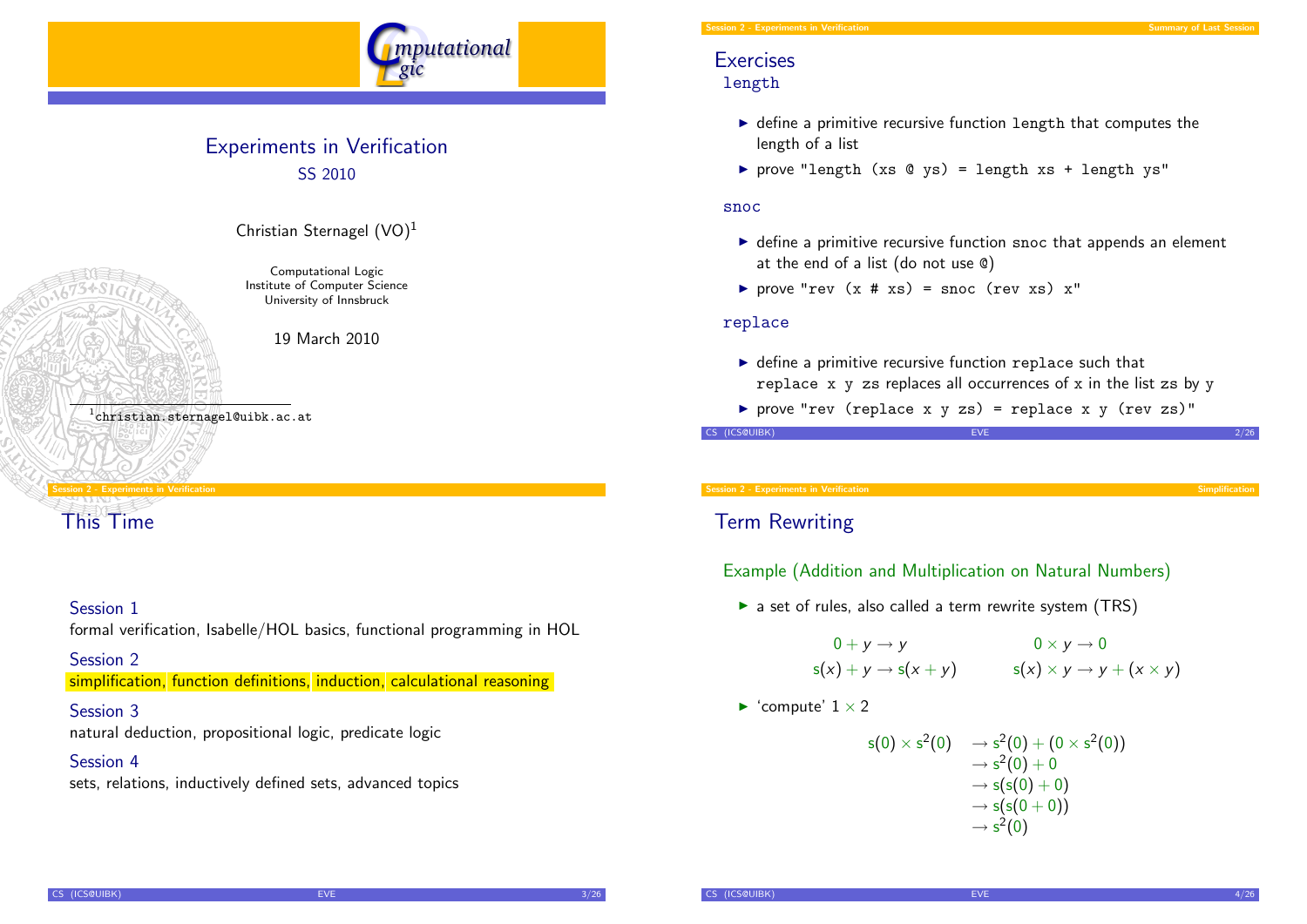#### Session 2 - Experiments in Verification

# Explanatory Notes

- $\triangleright$  0 is overloaded, hence we need type constraints
- $\triangleright$  use ' within syntax annotations to escape characters with special meaning, e.g., ' ( for an opening parenthesis (special meaning: start a group for pretty printing) or ' for an underscore (special meaning: argument placeholder)
- $\triangleright$  you may omit the type of a function if it can be inferred automatically
- $\triangleright$  to get symbols like  $\times$  use Unicode Tokens (see next slide)
- ▶ you automatically get lemmas num.simps, add.simps, and mul.simps

| CS (ICS@UIBK)                                  | <b>EVE</b> |                |
|------------------------------------------------|------------|----------------|
|                                                |            |                |
|                                                |            |                |
| <b>Session 2 - Experiments in Verification</b> |            | Simplification |

# Using Simplification Rules

#### Automatically

**lemma** "s(s(0))  $\times$  s(s(0)) = s(s(s(s(0))))" by simp

# Explicitly (unfolding)

 ${\tt lemma}$  "s(s(0))  $\times$  s(s(0)) = s(s(s(s(0))))" unfolding add.simps mul.simps by (rule refl)

# In Isabelle

| $datatype num = Zero   Succ num$                                                                                                                                           |
|----------------------------------------------------------------------------------------------------------------------------------------------------------------------------|
| notation Zero ("0")<br>notation Succ $("s'(')")$                                                                                                                           |
| <b>primrec</b> add :: "num $\Rightarrow$ num $\Rightarrow$ num" (infixl "+" 65)<br>where<br>" $(0:num) + y = y"$<br>"s(x) + y = s(x + y)"                                  |
| <b>primrec</b> mul :: "num $\Rightarrow$ num $\Rightarrow$ num" (infixl " $\times$ " 70)<br>where<br>"(0::num) $\times$ y = 0"  <br>"s(x) $\times$ y = y + (x $\times$ y)" |

CS (ICS@UIBK) 5/26

# [Unicode Tok](#page-0-0)ens

| <b>ASCII</b>   | Unicode Token                       | shown as          | ASCII  | Unicode Token                | shown as |  |
|----------------|-------------------------------------|-------------------|--------|------------------------------|----------|--|
| $\Rightarrow$  | \ <rightarrow></rightarrow>         | $\Rightarrow$     | ALL    | \ <forall></forall>          |          |  |
| $--&>$         | \ <longrightarrow></longrightarrow> | $\longrightarrow$ | EХ     | \ <exists></exists>          | 크        |  |
| $==$           | \ <longrightarrow></longrightarrow> | $\implies$        | &      | \ <and></and>                | Λ        |  |
| $\mathbf{1}$   | \ <and></and>                       | Λ                 |        | $\langle \text{cor} \rangle$ |          |  |
| $=$            | \ <equiv></equiv>                   | $\equiv$          |        | \ <not></not>                |          |  |
| $\tilde{\ }$ = | \ <noteq></noteq>                   | $\neq$            | %      | \ <lambda></lambda>          | λ        |  |
|                | \ <in></in>                         | $\in$             | $\ast$ | \ <times></times>            | $\times$ |  |
| ∼:             | \ <notin></notin>                   | $\notin$          | O      | \ <circ></circ>              | $\circ$  |  |
| Un             | \ <union></union>                   | υ                 |        | \<1brakk>                    |          |  |
| Int            | \ <inter></inter>                   | ∩                 | ן ו    | \ <rbrakk></rbrakk>          |          |  |
| Union          | \ <union></union>                   |                   | $\leq$ | \ <subseteq></subseteq>      |          |  |
| Inter          | \ <inter></inter>                   |                   | ≺      | \ <subset></subset>          |          |  |

 $\triangleright$  activate via Proof-General  $\rightarrow$  Options  $\rightarrow$  Unicode Tokens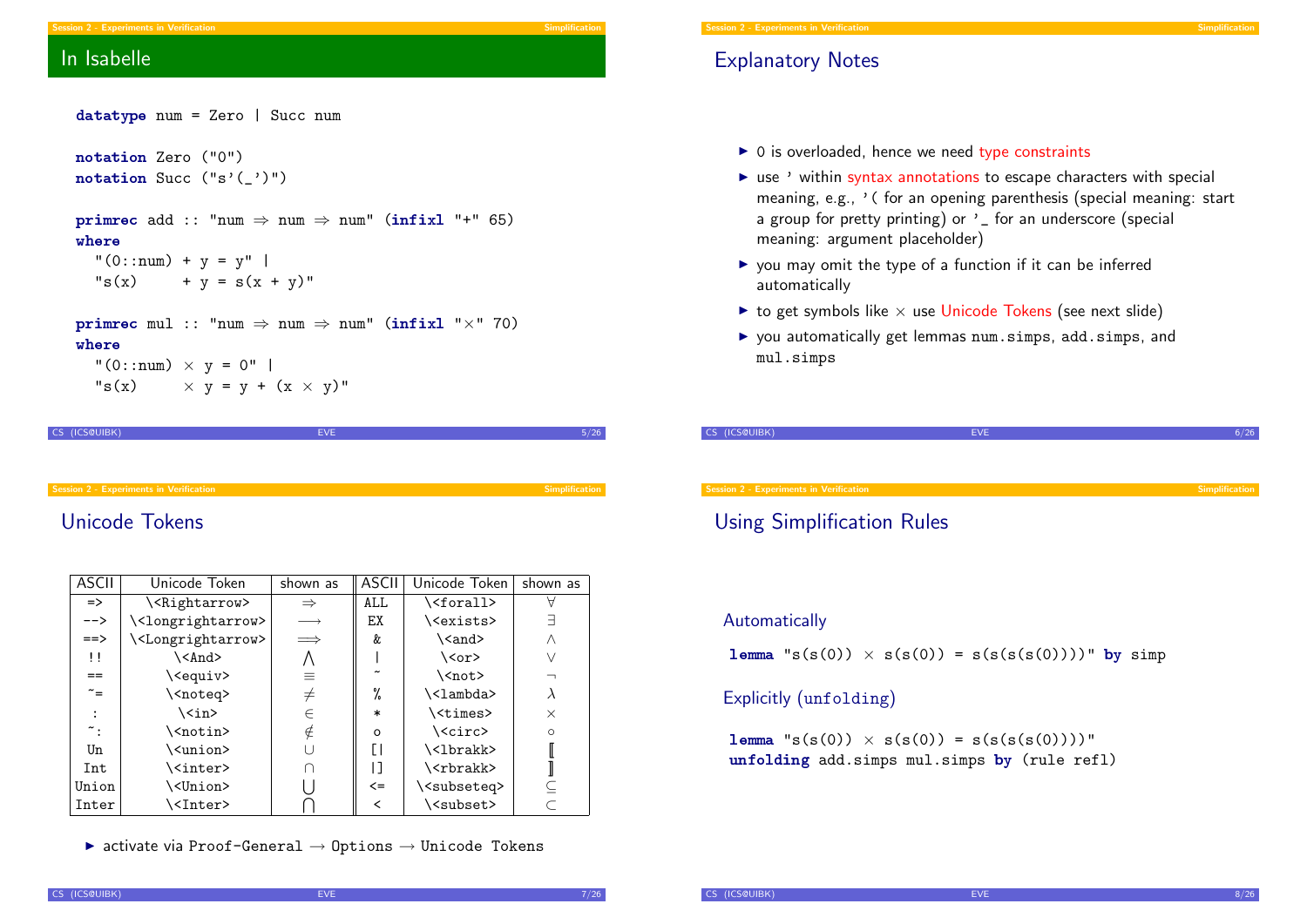# Modifying the Simpset

- $\triangleright$  simpset is set of simplification rules currently in use
- $\blacktriangleright$  adding a lemma to the simpset  $declare \langle theorem-name\rangle$ [simp]
- $\blacktriangleright$  deleting a lemma from the simpset  $declar$ e (theorem-name)[simp del]

### Example

declare add.simps[simp del]  $l$ emma "0 + s(0) = s(0)"

CS (ICS@UIBK) 8/26 Session 2 - Experiments in Verification Simplification Simplification Simplification Simplification Simplification [A Proof by H](#page-0-0)and

```
{\tt lemma} "s(s(0)) \times s(s(0)) = s(s(s(s(0))))"
proof -
  have "s(s(0)) \times s(s(0)) =s(s(0)) + s(0) \times s(s(0))"
    unfolding mul.simps by (rule refl)
  from this have "s(s(0)) \times s(s(0)) =s(s(0)) + (s(s(0)) + 0 \times s(s(0)))"
    unfolding mul.simps .
  from this have "s(s(0)) \times s(s(0)) =s(s(0)) + (s(s(0)) + 0)"
    unfolding mul.simps .
  from this show ?thesis unfolding add.simps .
qed
```

|               | A More Complete Grammar for Proofs                                                                                                      |       |
|---------------|-----------------------------------------------------------------------------------------------------------------------------------------|-------|
|               | proof $\stackrel{\text{def}}{=}$ prefix* proof method? statement* qod method?<br>  prefix* by method method?                            |       |
|               | prefix $\stackrel{\text{def}}{=}$ apply method<br>$\vert$ using fact*<br>  unfolding $fact^*$                                           |       |
|               | statement $\stackrel{\text{def}}{=}$ fix variables<br>  assume proposition+<br>$(\text{from fact}^+)^?$ (show   have) proposition proof |       |
|               | proposition $\stackrel{\text{def}}{=}$ (label:) <sup>?</sup> "term"                                                                     |       |
|               | $fact \stackrel{\text{def}}{=}$ label<br>$\vert$ 'term'                                                                                 |       |
| CS (ICS@UIBK) | <b>EVE</b>                                                                                                                              | 10/26 |
|               |                                                                                                                                         |       |

Session 2 - Experiments in Verification Simplification Simplification Simplification Simplification Simplification

# The simp Method

General Format

simp  $\langle$  list of modifiers $\rangle$ 

### **Modifiers**

- $\blacktriangleright$  add:  $\langle$  list of theorem names $\rangle$
- $\blacktriangleright$  del:  $\langle$  list of theorem names $\rangle$
- $\triangleright$  only:  $\langle$  list of theorem names $\rangle$

#### Example

**lemma** "s(s(0))  $\times$  s(s(0)) = s(s(s(s(0))))" by (simp only: add.simps mul.simps)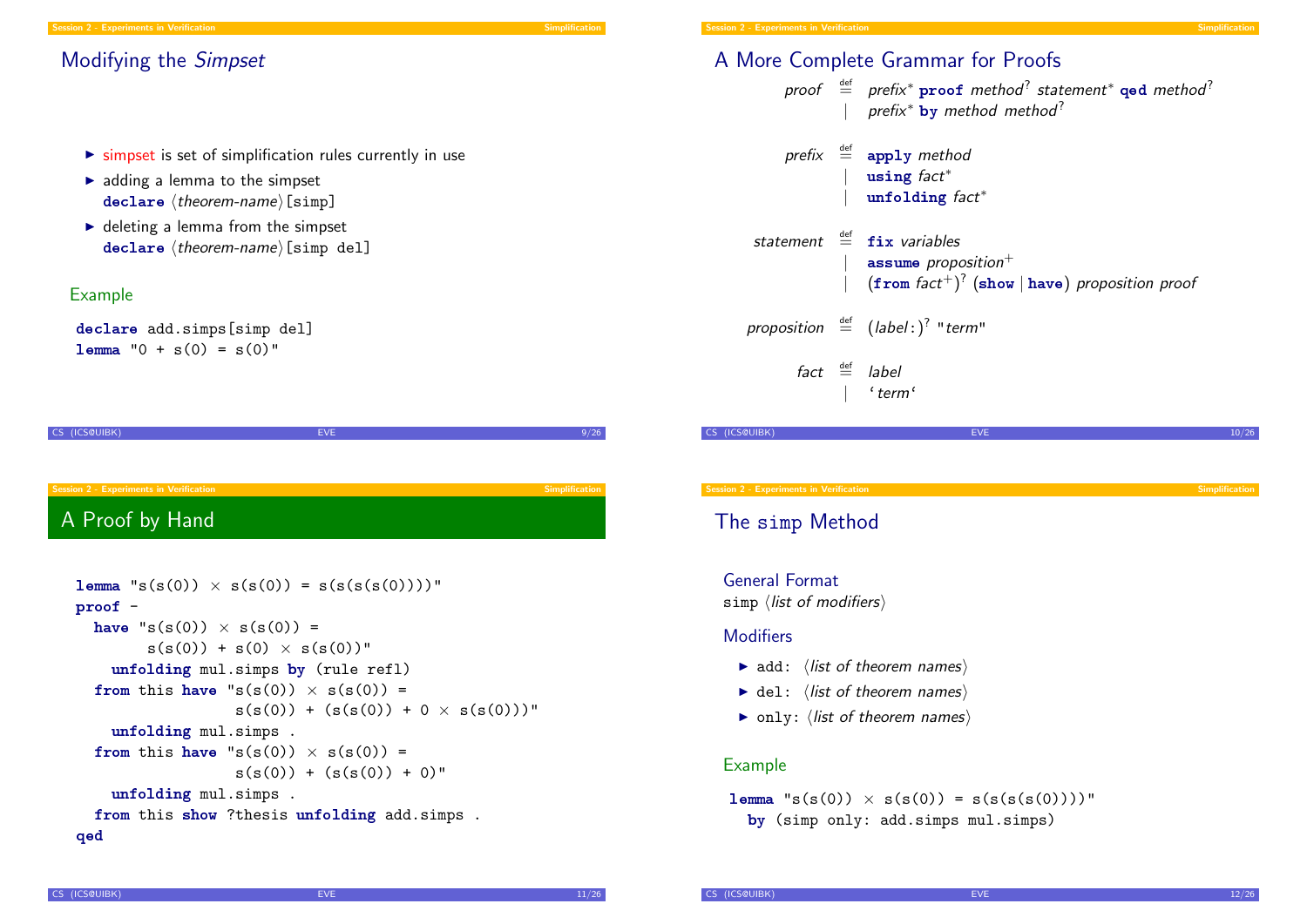# A General Format for Stating Theorems

```
theorem \stackrel{\text{def}}{=} kind goal
                    kind name : goal
                    kind [attributes]: goal
                    kind name[attributes]: goal
     kind \stackrel{\text{def}}{=} theorem | lemma | corollary
      goal \stackrel{\scriptscriptstyle\rm def}{=} (\mathtt{fixes}\text{ variables})^? (\mathtt{assumes}\text{ prop}^+) ^? shows prop^+prop^+prop \stackrel{\text{def}}{=} (label:color"
```

```
CS (ICS@UIBK) EVE 13/26
Session 2 - Experiments in Verification Session 2 - Experiments in Verification Simplification
```
# **[Assumptions](#page-0-0)**

by default assumptions are used as simplification rules  $+$ assumptions are simplified themselves

#### lemma

```
assumes "xs @ zs = ys @ xs" and "[] @ xs = [] @ []"
    shows "ys = zs"
using assms by simp
```
 $\blacktriangleright$  this can lead to nontermination

#### lemma

```
assumes "\forall x. f x = g (f (g x))"
    shows "f [] = f [] @ []"using assms by simp
```
# Example



# CS (ICS@UIBK) 2008 - EVE 2009 14/26 2019 14/26 2019 14/26 2019 14/26 2019 14/26 Session 2 - Experiments in Verification Simplification Simplification Simplification Simplification Simplification The simp Method (cont'd)

#### More Modifiers

- $\triangleright$  (no\_asm) assumptions are ignored
- $\triangleright$  (no\_asm\_simps) assumptions are not simplified themselves
- $\triangleright$  (no\_asm\_use) assumptions are simplified but not added to simpset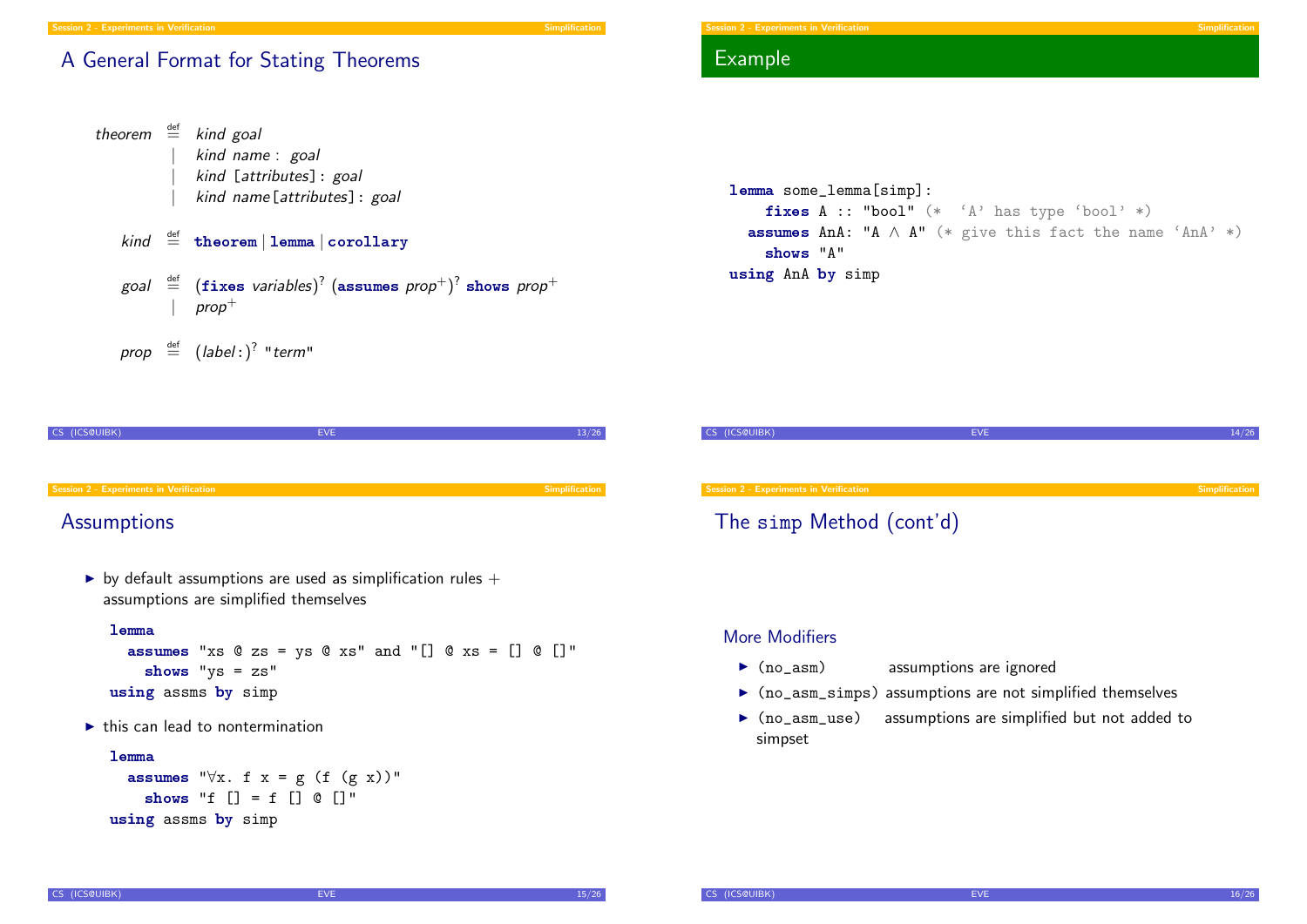- $\triangleright$  set Isabelle  $\rightarrow$  Settings  $\rightarrow$  Trace Simplifier
- $\triangleright$  useful to get a feeling for simplification rules
- $\blacktriangleright$  see which rules are applied
- $\blacktriangleright$  find out why simplification loops

| CS (ICS@UIBK)                           | <b>EVE</b> | 17/26                       |
|-----------------------------------------|------------|-----------------------------|
|                                         |            |                             |
|                                         |            |                             |
|                                         |            |                             |
|                                         |            |                             |
| Session 2 - Experiments in Verification |            | <b>Function Definitions</b> |
|                                         |            |                             |
| Example                                 |            |                             |
|                                         |            |                             |

#### fun

| fib :: "nat $\Rightarrow$ nat"             |              |  |
|--------------------------------------------|--------------|--|
| where "fib $0$                             | $=$ Suc $0"$ |  |
| $\vert$ "fib (Suc 0)                       | $=$ Suc $0"$ |  |
| "fib $(Suc(Suc n)) = fib n + fib(Suc n)$ " |              |  |

#### Lemma

 $0 < f$ ih n

# Digression – Finding Theorems

## Start Search

- $\triangleright$  either by keyboard shortcut Ctrl + C,Ctrl + F, or
- $\triangleright$  clicking the find-icon (a magnifying glass)

# Search Criteria

- $\triangleright$  a number in parenthesis specifies how menu results should be shown
- $\triangleright$  a pattern in double quotes specifies the term to be searched for
- $\triangleright$  a pattern may contain wild cards '\_', and type constraints
- $\triangleright$  precede a pattern by simp: to only search for theorems that could simplify the specified term at the root
- ightharpoonup to search for part of a name use name: " $\langle$  some string)"
- $\triangleright$  negate a search criterion by prefixing a minus, e.g., -name:

| CS (ICS@UIBK)                           | <b>EVE</b> | 18/26                       |
|-----------------------------------------|------------|-----------------------------|
|                                         |            |                             |
|                                         |            |                             |
|                                         |            |                             |
| Session 2 - Experiments in Verification |            | <b>Function Definitions</b> |

# **Abbreviations**

- $\triangleright$  this: the previous proposition proved or assumed
- $\blacktriangleright$  then: from this
- $\blacktriangleright$  hence: then have
- $\blacktriangleright$  thus: then show
- $\triangleright$  with  $\langle facts \rangle$ : from  $\langle facts \rangle$  this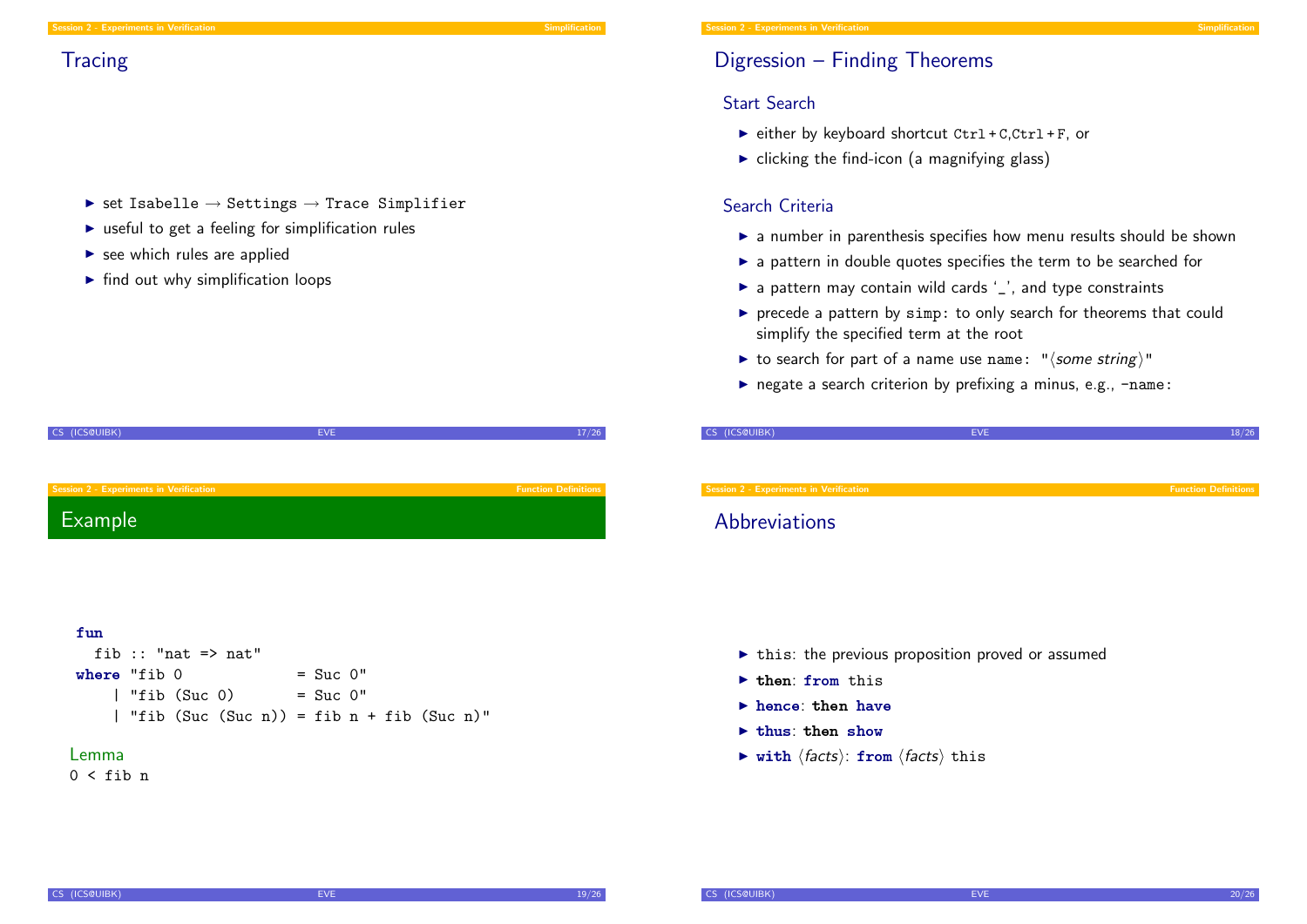#### Session 2 - Experiments in Verification Function Function Definitions of the Contract of Definitions of Definitions of Definitions of Definitions of Definitions of Definitions of Definitions of Definitions of Definitions o

# The Command fun

#### Session 2 - Experiments in Verification Calculational Reasoning

# Additional Commands

### Some Notes

- $\blacktriangleright$  in principle arbitrary pattern matching on left-hand sides
- $\blacktriangleright$  patterns are matched top to bottom
- $\triangleright$  fun tries to prove termination automatically (current method: lexicographic orders)
- $\triangleright$  use function instead of fun to provide a manual termination prove
- $\triangleright$  for further information: isabelle doc functions
- $\triangleright$  also: to apply transitivity automatically
- $\triangleright$  finally: to reconsider first left-hand side
- $\blacktriangleright$  ...: to abbreviate previous right-hand side

| CS (ICS@UIBK)                                                                                                                                                     | EVE.<br>21/26                                               | CS (ICS@UIBK)                                                                                                                                                                                                                                                                                                                                                                                                                                                                       | 22/26<br><b>EVE</b>                                                                                                                                                                                |
|-------------------------------------------------------------------------------------------------------------------------------------------------------------------|-------------------------------------------------------------|-------------------------------------------------------------------------------------------------------------------------------------------------------------------------------------------------------------------------------------------------------------------------------------------------------------------------------------------------------------------------------------------------------------------------------------------------------------------------------------|----------------------------------------------------------------------------------------------------------------------------------------------------------------------------------------------------|
| <b>Session 2 - Experiments in Verification</b><br>An Example Proof (Base Case)                                                                                    | <b>Calculational Reasoning</b>                              | Session 2 - Experiments in Verification<br>An Example Proof (Step Case)                                                                                                                                                                                                                                                                                                                                                                                                             | <b>Calculational Reasoning</b>                                                                                                                                                                     |
| primrec<br>sum :: $nat \Rightarrow nat$<br>where "sum $0 = 0$ "<br>$\vert$ "sum (Suc n) = Suc n + sum n"<br>proof (induct n)<br>case 0 show ?case by simp<br>next | <b>lemma</b> "sum $n = (n * (Suc n))$ div $(Suc (Suc 0))$ " | case (Suc n)<br>hence IH: "sum $n = (n*(\text{Suc } n))$ div $(\text{Suc } (\text{Suc } 0))$ ".<br>have "sum(Suc n) = Suc n + sum n" by simp<br>unfolding IH by simp<br>also have " = $((\text{Suc(Suc 0)*Suc n}) \text{ div } \text{Suc(Suc 0)})$ +<br>also have " = $(Suc(Suc 0)*Suc n + n*(Suc n)) div$<br>$Suc(Suc 0)$ " by arith<br>unfolding add_mult_distrib by simp<br>also have " = $(Suc(Suc n) * Suc n)$ div Suc(Suc 0)"<br>by simp<br>finally show ?case by simp<br>qed | also have " = Suc $n + ((n*(Suc n)) div (Suc (Suc 0))))$ "<br>$((n*(\text{Suc } n))$ div Suc(Suc 0))" by arith<br>also have " = $((\text{Suc } 0) + n)*\text{Suc } n)$ div Suc $(\text{Suc } 0)$ " |

```
CS (ICS@UIBK) 24/26
```